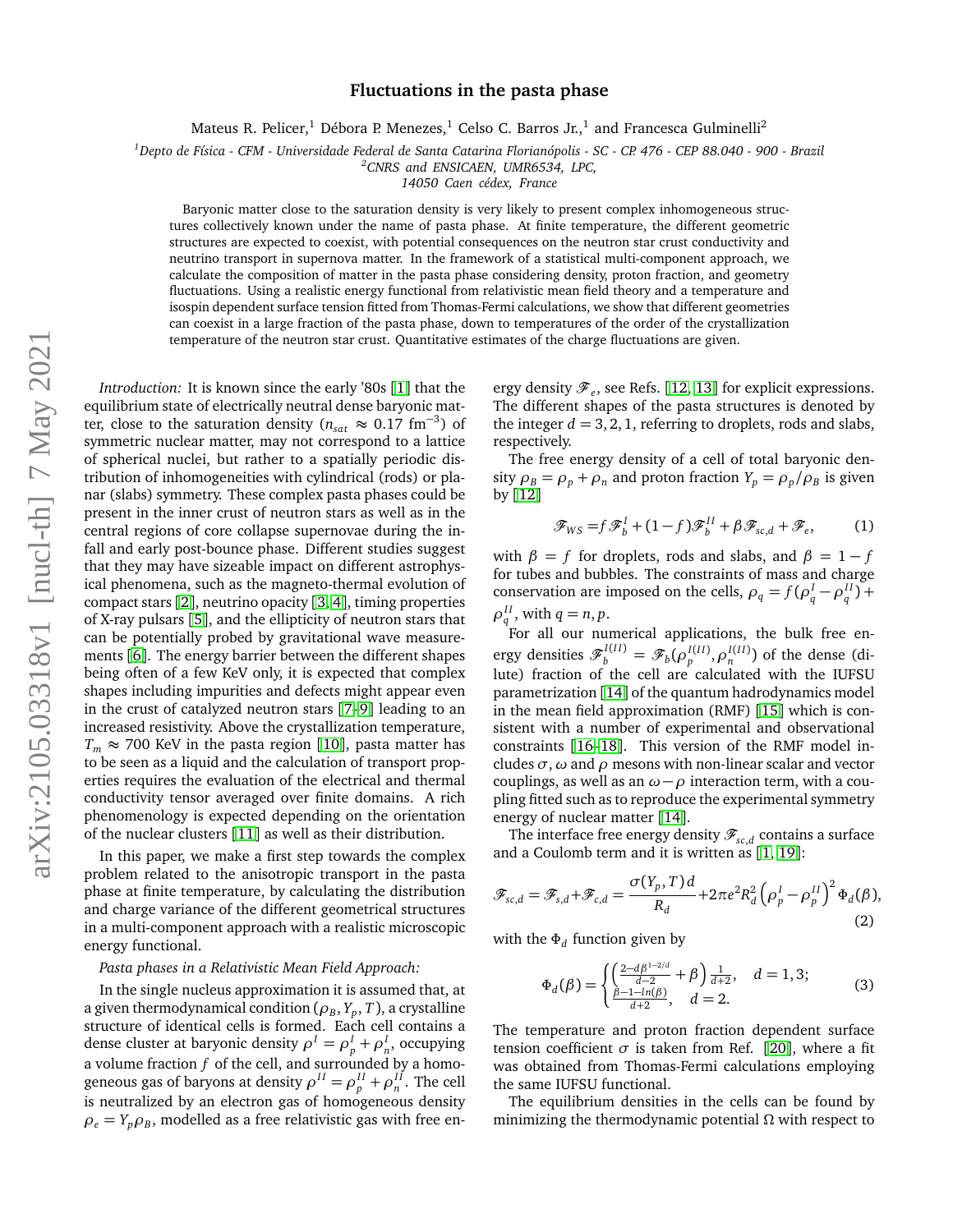the 6 independent variables, here chosen as the cluster and gas densities  $\rho_q^I$ ,  $\rho_q^{II}$ ,  $q = n, p$ , the volume fraction *f*, and the linear dimension of the pasta *R<sup>d</sup>* :

<span id="page-1-0"></span>
$$
\Omega = \mathcal{F} - \mu_p \rho_p - \mu_n \rho_n,\tag{4}
$$

with the conservation laws imposed by the chemical potentials,  $\mu_p$  and  $\mu_n$ .

The equilibrium equations from the minimization of Eq. [\(4\)](#page-1-0) are obtained as:

$$
\mu_p^I = \mu_p^{II} - \frac{2\beta \mathcal{F}_{c,d}}{f(1-f)(\rho_p^I - \rho_p^{II})},
$$
\n(5)

$$
\mu_n^I = \mu_n^{II},\tag{6}
$$

$$
-P^{I} + P^{II} + \frac{d\beta}{df} \left( \mathcal{F}_{sc,d} + \beta \mathcal{F}_{c,d} \frac{1}{\Phi} \frac{d\Phi}{d\beta} \right)
$$

$$
- \frac{2\beta \mathcal{F}_{c} \left( \rho_{p}^{I} - f(\rho_{p}^{I} - \rho_{p}^{II}) \right)}{f(1-f) \left( \rho_{p}^{II} - \rho_{p}^{II} \right)} = 0, \qquad (7)
$$

$$
R_d = \left(\frac{\sigma d}{4\pi e^2(\rho_p^I - \rho_p^{II})^2 \Phi_d(\beta)}\right)^{1/3},\tag{8}
$$

where  $\mu_q^K$ ,  $P^K$ ,  $q=n,p$ ,  $K=I,II$  represent bulk chemical potentials and pressures,  $\mu_q^K = \partial \mathcal{F}_b^K / \partial \rho_q^K$ ,  $P^K = -\mathcal{F}_b^K + \partial \rho_k^K$  $\sum_{q} \mu_q^K \rho_q^K$  . Eqs.[\(5\)](#page-1-1)-[\(8\)](#page-1-2) are in agreement with those of Refs. [[21,](#page-5-2) [22](#page-5-3)]. The variation of the thermodynamic potential additionnally allows us to determine the thermodynamic chemical potentials for the inhomogeneous system, given as:

<span id="page-1-3"></span>
$$
\mu_q = \mu_q^I + \frac{\beta}{f} \frac{\partial \mathcal{F}_{sc,d}}{\partial \rho_q^I} = \mu_q^{II} + \frac{\beta}{1 - f} \frac{\partial \mathcal{F}_{sc,d}}{\partial \rho_q^{II}}.
$$
 (9)

The minimization is done independently for the different geometries, and the one corresponding to the minimum value of the optimized  $\mathcal{F}_{WS}$  is associated to the equilibrium configuration.

## *Fluctuations: distribution of pasta structures*

The SNA is not realistic in the sense that different cluster sizes and geometries can coexist in a macroscopic system due to the small difference in free energy densities between them. Following Refs. [[23](#page-5-4)[–26](#page-5-5)], we consider a macroscopic volume *V* composed of different Wigner-Seitz cells of volume  $V_{WS}^N$ . Each cell is composed of unbound nucleons and electrons gases, which we assume to be of constant density over the entire volume to avoid discontinuities in the chemical potential between cells. Since the SNA is known to provide a good description of the average thermodynamic quantities of the system, the densities of the nucleon gas  $\rho_{pg}, \rho_{ng}$  are given by the solution of the coupled equations [\(5\)](#page-1-1)-[\(8\)](#page-1-2),  $\rho_{q,g} = \rho_q^{II}$ , and the electron density is  $\rho_e = \rho_p$ .

The center of each cell is occupied by a cluster in the pasta phase, with proton and neutron densities  $\rho_p^N, \rho_n^N$  fluctuating from cell to cell, and we introduce a superscript *N* to all the variables which vary with the density fluctuations. We consider that for a same total density  $\rho_{B}$ , that is at a given depth inside the star, domains with pasta structures corresponding to different geometries  $(d = 1, 2, 3$  for slabs, rods and droplets, respectively) may also coexist, due to the small free energy barriers.

<span id="page-1-1"></span>In the presence of clusters with fluctuating densities and shapes, the global densities are given by

<span id="page-1-4"></span>
$$
\rho_q = \sum_{N,d} n^{N,d} V^N \left( \rho_q^N - \rho_{qg} \right) + \rho_{qg}, \qquad (10)
$$

where  $V^N = f^N V^N_{WS}$  is the volume of the cluster, and  $n^{N,d} =$  $\mathcal{N}^{N,d}/V$  is the number density of a cell containing a cluster of density  $\rho^N = \rho^N_p + \rho^N_n$  and dimension *d*, normalized to  $\sum_{N,d} n^{N,d} V_{WS}^N = 1.$ 

In principle, both the cluster volume  $V^N$  and the volume fraction  $f^N$  could fluctuate independently of  $\rho_p^N, \rho_n^N$  and  $d$ . However, in a variational theory the linear size of the cluster is determined by the equilibrium with the surrounding gas, whose density is considered constant throughout the system. We therefore consider that the minimization with respect to the linear size Eq.[\(8\)](#page-1-2) holds in each cell, yielding:

$$
R_d^N = \left(\frac{\sigma d}{4\pi e^2 (\rho_p^N - \rho_{pg})^2 \Phi_d(\beta^N)}\right)^{1/3}.
$$
 (11)

<span id="page-1-2"></span>Nevertheless, we consider the cluster volume to be independent of its geometry. For a given fluctuation  $(\rho_p^N, \rho_n^N)$ , the reference volume corresponds to the spherical one

<span id="page-1-6"></span>
$$
V^{N} = 4\pi \left( R_3^{N} \right)^3 / 3, \tag{12}
$$

and the Wigner-Seitz cell volume is  $V_{WS}^N = V^N/f^N$ . The number of protons in the cluster will therefore be given by:

$$
Z^N = \left(\rho^N - \rho_{pg}\right) V^N,\tag{13}
$$

independently of *d*. Moreover, we neglect possible long range Coulomb interactions between neighboring cells, by imposing charge neutrality in each cell, thus fixing the cluster volume fraction  $f^N$ :

<span id="page-1-5"></span>
$$
\rho_e = f^N(\rho_p^N - \rho_{pg}) + \rho_{pg}.\tag{14}
$$

Within these simplifications, we have only two independent variables that can fluctuate from cell to cell, that we take to be  $(\rho _{p}^{N},\rho _{n}^{N}).$  The free energy density of the global system can be written as  $\mathscr{F} = \mathscr{F}_{cl} + \mathscr{F}_{g} + \mathscr{F}_{e}$ , with  $\mathscr{F}_{g} = \mathscr{F}_{b}^{II}$ , as obtained from the SNA calculation, and the cluster component corresponding to a linear-mixing multi-component plasma expression that reads:

$$
\mathcal{F}_{cl} = \sum_{N,d} n^{N,d} V^N \left( \mathcal{F}_b^N - \mathcal{F}_g + \mathcal{F}_{sc,d}^N \right). \tag{15}
$$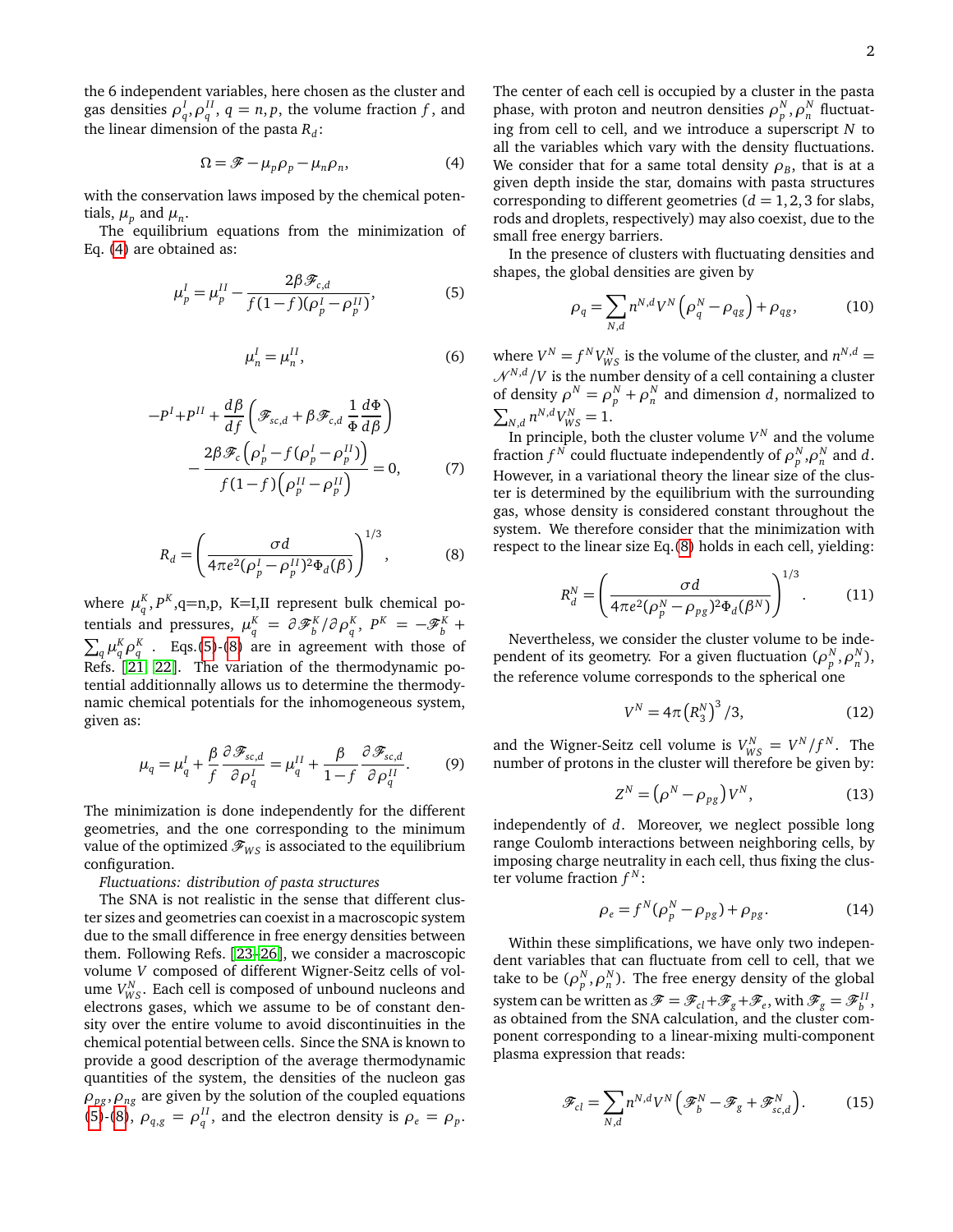Because of the additivity of the free energy densities, the grand-partition function of the macroscopic system can be factorized in terms comprising the gases and the clusters [[23](#page-5-4)]:

$$
\mathcal{Z} = \mathcal{Z}_g^V \mathcal{Z}_g^V \mathcal{Z}_{cl} \tag{16}
$$

with each term being given by

$$
S_e = \exp[-\beta (\mathcal{F}_e - \mu_e \rho_e)], \tag{17}
$$

$$
S_g = \exp\left[-\beta \left(\mathcal{F}_g - \mu_n \rho_{ng} - \mu_p \rho_{pg}\right)\right],\tag{18}
$$

$$
\mathcal{Z}_{cl} = \sum_{\{n\}} \exp\left[-\beta V \sum_{N,d} n^{N,d} \tilde{\Omega}^{N,d}\right].
$$
 (19)

Here, the chemical potentials are taken from Eq.[\(9\)](#page-1-3), and the first sum in Eq.[\(19\)](#page-2-0) is extended to all the possible values of  $n^{N,d}$ .  $\tilde{\Omega}_{WS}^{N,d}$  is the single-cluster grand-canonical potential, given by  $\left[2\right.3\right]$ :

$$
\tilde{\Omega}^{N,d} = V^N \left[ \frac{\partial \mathcal{F}_{cl}}{\partial n^{N,d}} - \sum_{q} \mu_q \left( \rho_q^N - \rho_{qg} \right) \right].
$$
 (20)

In calculating the variation  $\partial \mathscr{F}_{cl} / \partial \mathit{n}^{N,d}$  we can see that a rearrangement term appears:

$$
\frac{\partial \mathcal{F}_{cl}}{\partial n^{N,d}} = F^{N,d} + \sum_{M,d'} n^{M,d'} \frac{\partial F^{M,d'}}{\partial n^{N,d}},
$$
(21)

with  $F^{N,d} = V^N \Big[ \mathscr{F}^N_b - \mathscr{F}_{g} + \mathscr{F}^N_{sc,d} \Big]$  being the *N*-cluster free energy. Rearrangement terms systematically appear in thermodynamics when the appropriate thermodynamic potential (here: the Helmotz free energy density  $\mathcal{F}_{cl}$ ) depends on (one of) the system densities. Indeed a variation of a specific cluster density  $n^{N,d}$  according to Eq.[\(21\)](#page-2-1) induces a variation of the global densities  $\rho_q$ , as it can be seen from Eq.[\(10\)](#page-1-4), and consequently of the thermodynamic potential. In our model,  $F^{N,d}$  does not specifically depend on  $\rho_n$  and  $\rho_p$ , but a dependence on  $\rho_p$  is enforced by the neutrality condition inside the cell Eq. $(14)$ , that can be viewed, for a given fluctuation ( $\rho^N_{p},\rho^N_{n}$ ), as a definition of the cell volume fraction as a function of the electron density,  $f^N \equiv f^N(\rho_p)$ .

Using Eqs. [\(10\)](#page-1-4) and [\(14\)](#page-1-5) we immediately get:

$$
\frac{\partial \mathcal{F}_{cl}}{\partial n^{N,d}} = F^{N,d} + \frac{\partial \rho_p}{\partial n^{N,d}} \sum_{M,d'} n^{M,d'} \frac{\partial F^{M,d'}}{\partial f^M} \frac{\partial f^M}{\partial \rho_p}
$$
(22)  

$$
= F^{N,d} + V^N \left( \rho_p^N - \rho_{pg} \right) \sum_{M,d'} n^{M,d'} \frac{\partial F^{M,d'}}{\partial f^M} \frac{V^M}{\rho_p^M - \rho_{pg}}.
$$

If we additionally assume that the different averaged quantities are not correlated, such that the average commutes with the product, we end up with the same expression proposed in Refs.[[24](#page-5-6)[–26](#page-5-5)] :

$$
\frac{\partial \mathcal{F}_{cl}}{\partial n^{N,d}} = F^{N,d} + V^N \left( \rho_p^N - \rho_{pg} \right) \left\langle \frac{f^M}{\rho_p^M - \rho_{pg}} \frac{\partial \mathcal{F}_{sc,d}^M}{\partial f^M} \right\rangle, \tag{23}
$$

where the notation  $\langle X \rangle$  indicates an ensemble average, and can be identified with the value of the *X* variable taken in the SNA approximation with the optimal geometry  $d_0$ :

$$
\left\langle \frac{f^M}{\rho_p^M - \rho_{pg}} \frac{\partial \mathcal{F}_{sc,d}^M}{\partial f^M} \right\rangle = \frac{\mathcal{F}_{c,d_0}}{\Phi} \frac{d\Phi}{df}
$$

$$
+ \frac{d_0 f}{R_{d_0} \rho_B} \frac{(\rho_p^I - \rho_{pg}) - Y_p (\rho^I - \rho_g)}{\rho_p^I - \rho_{pg}} \frac{\partial \sigma}{\partial Y_p}.
$$
(24)

<span id="page-2-0"></span>Since the number of occurrences of the different configurations  $\mathcal{N}^{N,d}$  in the thermodynamic limit can be any integer  $m \geq 0$ , the sum in Eq.[\(19\)](#page-2-0) can be analytically computed as in Ref. [[24](#page-5-6)]:

<span id="page-2-2"></span>
$$
\mathscr{Z}_{cl} = \prod_{N,d} \sum_{m=0}^{\infty} \frac{\left(\exp\left[-\beta \tilde{\Omega}^{N,d}\right]\right)^m}{m!} = \prod_{N,d} \exp \omega^{N,d}, \quad (25)
$$

with  $\omega^{N,d} = \exp(-\beta \tilde{\Omega}^{N,d}).$ 

We can remark that the cluster partition sum Eq.[\(25\)](#page-2-2) has the same functional form as the ideal gas, with a reduced density  $\rho_q^N - \rho_{qg}$  in order to fulfill particle number conservation. The equilibrium chemical potential of the clusters can be immediately deduced:

$$
\mu^N = f^N V_{WS}^N \left( \mu_n (\rho_n^N - \rho_{ng}) + \mu_p (\rho_p^N - \rho_{pg}) \right). \tag{26}
$$

<span id="page-2-1"></span>The equilibrium number density for a fluctuation  $(\rho_p^N, \rho_n^N)$  is then readily found from the cluster partition sum, and by summing up the different geometries:

$$
n^N = \frac{1}{V} \frac{\partial \ln \mathcal{Z}_{cl}}{\partial \beta \mu^N} = \sum_{d=1}^3 n^{N,d} = \sum_{d=1}^3 \frac{\omega^{N,d}}{V} \tag{27}
$$

Finally, the probability of a cluster with density  $(\rho_p^N,\rho_n^N)$ and geometry *d* is:

$$
p^{N,d} = \frac{n^{N,d}}{\sum_{N,d} n^{N,d}} = \frac{\exp\left(-\beta \tilde{\Omega}^{N,d}\right)}{\sum_{N,d} \exp\left(-\beta \tilde{\Omega}^{N,d}\right)}.
$$
 (28)

*Results:*

To illustrate the proportion of different pasta structures at different thermodynamic conditions we show, in Fig. [1,](#page-3-0) the probability of each pasta structure for  $Y_p = 0.1$  and 0.3, which are typical proton fractions encountered in the neutron star inner crust, and in supernova cores, respectively. We define the probability of a pasta structure by summing the probabilities of its occurence with different densities,  $P^d = \sum_N p^{N,d}$ . For increasing temperatures or isospin asymmetry, different pasta structures are more likely to coexist. However, shape coexistence cannot be neglected in a large range of densities even for the typical thermodynamic conditions of the inner crust at the crystallization point (*T*  $\approx$  1 MeV, *Y<sub>p</sub>*  $\approx$  0.1 [[10](#page-4-8)]), suggesting that important impurities may characterize even the catalyzed crust[[8,](#page-4-16) [9](#page-4-7)].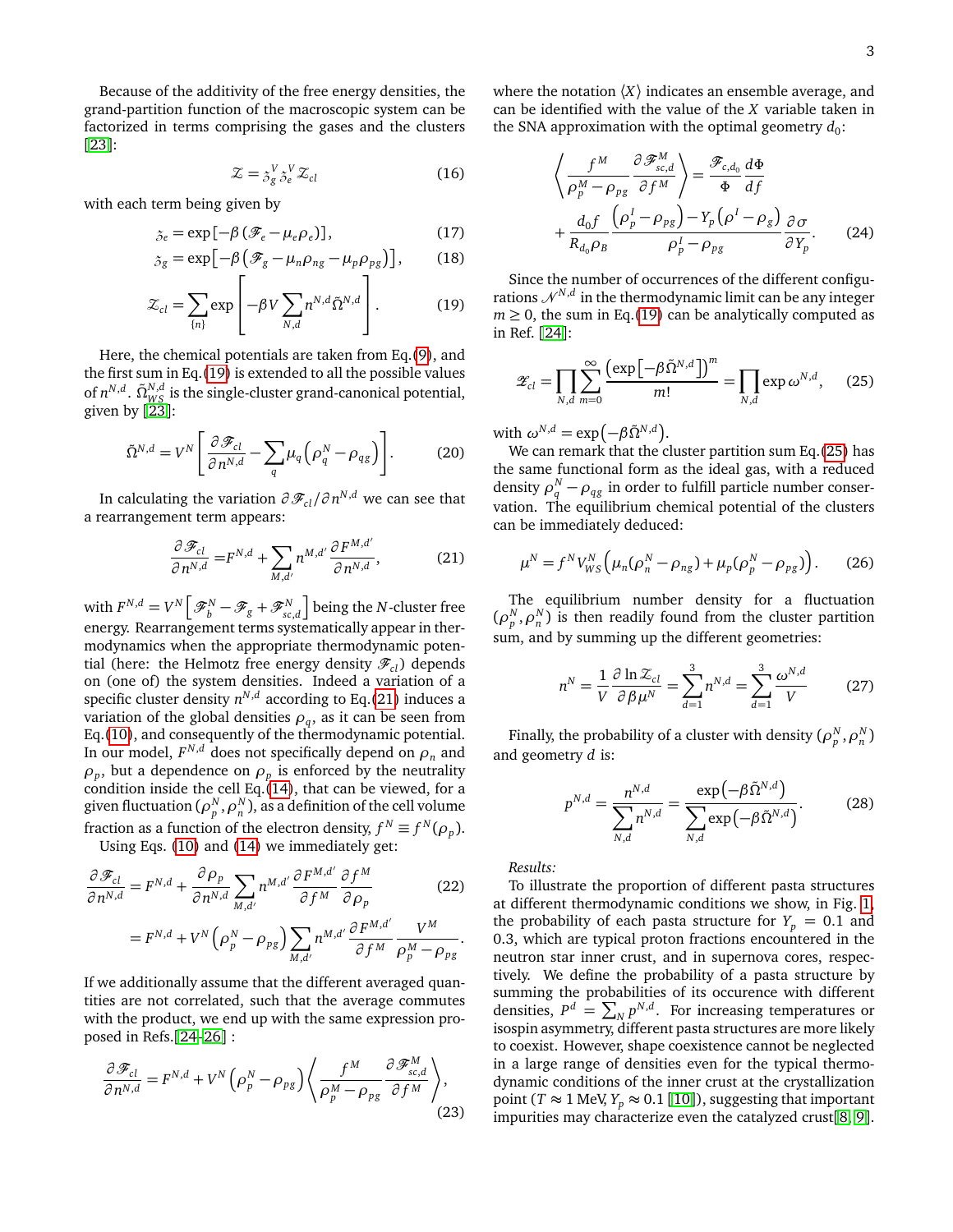

<span id="page-3-0"></span>FIG. 1: Probability for the pasta structures at proton fractions  $Y_p = 0.1$  (left) and 0.3 (right) and temperatures T=5, 3, 1 MeV plotted with solid, dash-double-dotted and dashed lines, respectively. Geometries are plotted with different colors: droplets are in magenta, rods in yellow and slabs in blue.

The linear dimension of the structures is measured by the average radius

<span id="page-3-2"></span>
$$
\langle R^N \rangle = \sum_{N,d} p^{N,d} R_d^N,\tag{29}
$$

illustrated for  $T = 3$  MeV and  $Y_p = 0.3$  and 0.5 in Fig. [2,](#page-3-1) where the dominant pasta structure occupies most of the system volume fraction away from the transition density between geometries. In such regions the average radius and the one obtained from the SNA solution  $-$  Eq. [\(8\)](#page-1-2)  $-$  coincide, but differences are observed in the transition regions.

Finally, the disorder of the composition can be quantified by the variance of proton number:

<span id="page-3-4"></span>
$$
\Delta Z = \sum_{N,d} p^{N,d} \left( Z^N - \langle Z^N \rangle \right)^2, \tag{30}
$$

that is displayed in Fig[.3](#page-4-17) for  $T=1$  MeV, as a solid line. As observed in previous works [[25,](#page-5-7) [26](#page-5-5)], this variance is an increasing function of the baryonic density and temperature



<span id="page-3-1"></span>FIG. 2: Average linear radius (dashed-dotted) and equilibrium linear radius (colored dashed), as given by Eqs. [\(29\)](#page-3-2) and [\(8\)](#page-1-2), for proton fractions  $Y_p = 0.1$ , 0.3 and T=3 MeV. The values in the SNA are colorred according to the geometry, as described in Fig. [1](#page-3-0) .

(not shown). Notice that the variance is mostly independent of the presence of different geometries due to the normalization to the size of the spherical cell.

To quantify the impurities present due to the different pasta structures, we must consider that an incident probe is sensitive to their orientation [[11](#page-4-9)]. A full calculation of the transport coefficients in the different thermodynamic conditions, and according to the possible pasta orientations is left for future work. However, we can appreciate the importance of the anisotropies due to the impurities, by computing the effective charge variance in the hypothesis of a common symmetry axis *x* for the different local domains characterized by a given geometry. To do so, we consider the free parameters  $L_{d,WS}$  in the volume of slabs and rods:

$$
V^N = \pi R_2^N L_{2,WS}, \quad \text{and} \quad V^N = R_1^N L_{1,WS}^2 \tag{31}
$$

which can be determined by equating the above to the cluster volume defined in Eq. [\(12\)](#page-1-6), in order to define the effective number of protons as seen by an incident probe

$$
Z_{d,k}^{*N} = Z^N S_{d,k}^N / S_3^N, \tag{32}
$$

where  $k=x$ ,  $y$ ,  $z$  is the axis of motion of the incident probe,  $S_{d,k}$  is the surface area of the pasta geometry perceived by the probe, summarized in Tab. [I](#page-3-3) and  $S_3^N = 2\pi (R_3^N)^2$  is half of the droplet total surface. Thus we can calculate the vari-

| Axis | $S_{2,k}$           | $S_{1,k}$       |
|------|---------------------|-----------------|
| X    | $\pi(R_\gamma^N)^2$ | $R_1^NL_{1,WS}$ |
|      | $\pi R_2^NL_{2,WS}$ | $R_1^NL_{1,WS}$ |
| Z.   | $\pi R_2^NL_{2,WS}$ | WS              |

<span id="page-3-3"></span>TABLE I: Effective surface of the pasta structure in the axis of motion of an incident probe. The rods are considered to have length  $L_{2,WS}$  in the x-axis, and the slabs have length  $L_{1,WS}$  in the x and y directions.

ances for the different orientations using Eq.[\(30\)](#page-3-4) by replacing  $Z^N \to Z_{d,k}^{*N}$ . The orientation-dependent variances are also shown in Fig. [3.](#page-4-17) Though the order of magnitude of this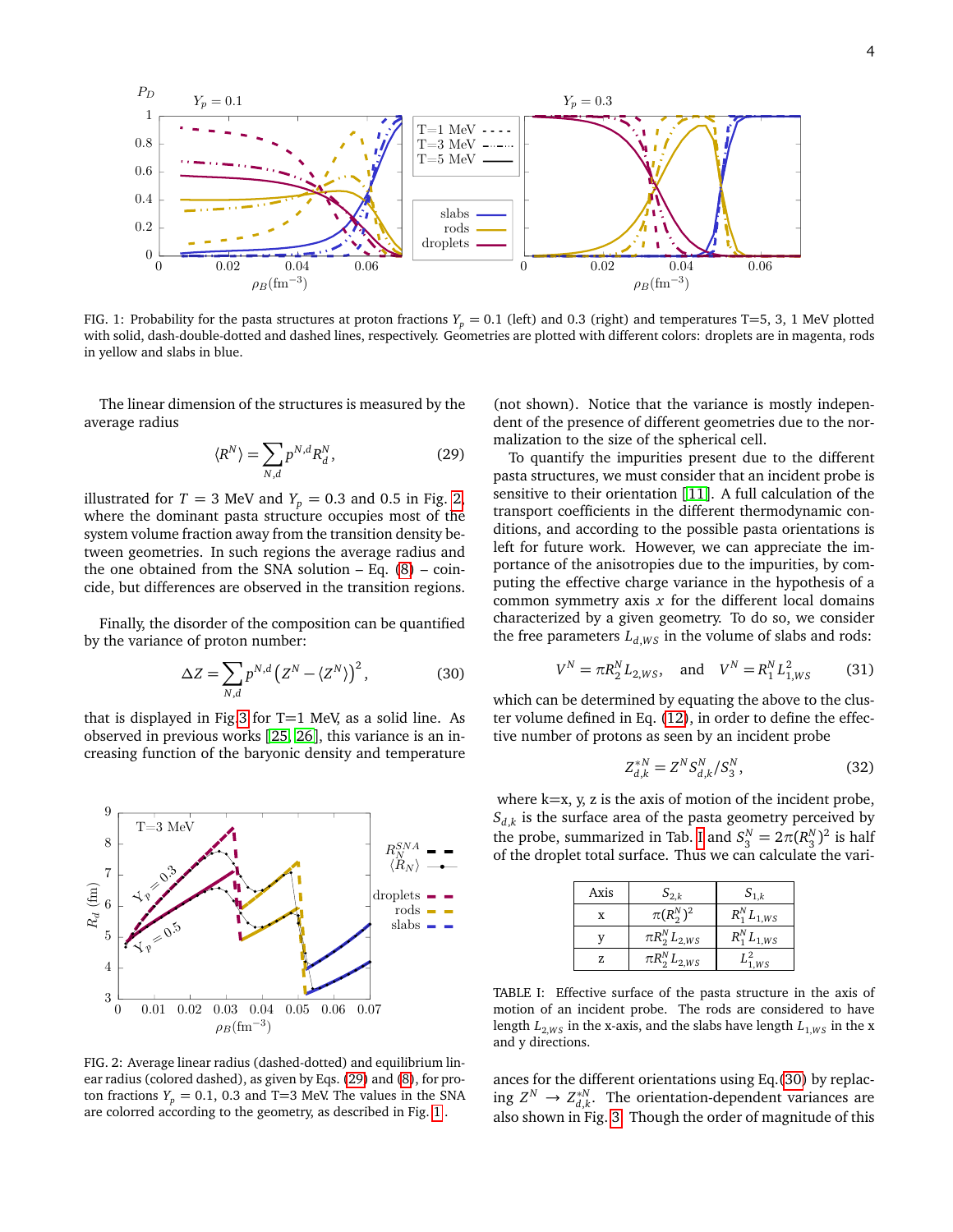

<span id="page-4-17"></span>FIG. 3: Total (solid line) and orientation-dependent (dashed) proton number variances for T=1 MeV,  $Y_p = 0.1$  (left) and 0.3 (right). The x, y and z axis denote the direction of motion of the probe, and are represented by the colors red, yellow and blue, respectively. We assume local domains of different geometries aligned along a common symmetry axis *x*.

effective impurity factor is consistent with previous estimations [[5,](#page-4-4) [7](#page-4-6)], we can see that huge fluctuations are expected as a function of the orientation, at the densities corresponding to a change of dominant geometry.

*Conclusions:* Using a realistic microscopic energy functional (the IUFSU parametrization with Thomas-Fermi fitting for the surface energy), we calculated the probability of different pasta structures coexisting at thermodynamic conditions experienced in neutron star and supernovae matter, and made estimates of the proton number variance, considering the different orientations of the pasta structures.

- <span id="page-4-0"></span>[1] D. G. Ravenhall, C. J. Pethick, and J. R. Wilson, Phys. Rev. Lett. **50**, 2066 (1983), URL [https://link.aps.org/](https://link.aps.org/doi/10.1103/PhysRevLett.50.2066) [doi/10.1103/PhysRevLett.50.2066](https://link.aps.org/doi/10.1103/PhysRevLett.50.2066).
- <span id="page-4-1"></span>[2] A. Schmitt and P. Shternin, in The Physics and Astrophysics of Neutron Stars, edited The Physics and Astrophysics of Neutron Stars, by L. Rezzolla, P. Pizzochero, D. Jones, and I. Rea, N.and Vidana (Springer, Astrophysics and Space Science Library, 2018), vol. 457.
- <span id="page-4-2"></span>[3] C. J. Horowitz, M. A. Pérez-García, J. Carriere, D. K. Berry, and J. Piekarewicz, Phys. Rev. C **70**, 065806 (2004), URL [https://link.aps.org/doi/10.1103/](https://link.aps.org/doi/10.1103/PhysRevC.70.065806) [PhysRevC.70.065806](https://link.aps.org/doi/10.1103/PhysRevC.70.065806).
- <span id="page-4-3"></span>[4] C. J. Horowitz, D. K. Berry, M. E. Caplan, T. Fischer, Z. Lin, W. G. Newton, E. O'Connor, and L. F. Roberts, arXiv e-prints arXiv:1611.10226 (2016), 1611.10226.
- <span id="page-4-4"></span>[5] J. Pons, D. Viganó, and N. Rea, Nature Physics pp. 431–434 (2013).
- <span id="page-4-5"></span>[6] M. Gearheart, W. G. Newton, J. Hooker, and B.-A. Li, Mon. Not. R. Astron. Soc. **418**, 2343 (2011).
- <span id="page-4-6"></span>[7] A. S. Schneider, D. K. Berry, M. E. Caplan, C. J. Horowitz, and Z. Lin, Phys. Rev. C **93**, 065806 (2016).
- <span id="page-4-16"></span>[8] A. S. Schneider, M. E. Caplan, D. K. Berry, and C. J. Horowitz, Phys. Rev. C **98**, 055801 (2018), URL [https://link.aps.](https://link.aps.org/doi/10.1103/PhysRevC.98.055801) [org/doi/10.1103/PhysRevC.98.055801](https://link.aps.org/doi/10.1103/PhysRevC.98.055801).
- <span id="page-4-7"></span>[9] R. Nandi and S. Schramm, The Astrophysical Journal **852**, 135 (2018), URL [https://doi.org/10.3847%](https://doi.org/10.3847%2F1538-4357%2Faa9f12) [2F1538-4357%2Faa9f12](https://doi.org/10.3847%2F1538-4357%2Faa9f12).
- <span id="page-4-8"></span>[10] T. Carreau, F. Gulminelli, N. Chamel, A. Fantina, and J. Pear-

Quantitative calculation of the transport coefficients are in progress.

**Acknowledgments** This work is a part of the project INCT-FNA Proc. No. 464898/2014-5. D.P.M. is partially supported by Conselho Nacional de Desenvolvimento Científico e Tecnológico (CNPq/Brazil) under grant 301155.2017-8 and M.R.P. is supported with a doctorate scholarship by Coordenação de Aperfeiçoamento de Pessoal de Nível Superior (Capes/Brazil).

son, Astron. Astrophys. **635**, A84 (2020), 1912.01265.

- <span id="page-4-9"></span>[11] D. G. Yakovlev, Monthly Notices of the Royal Astronomical Society **453**, 581 (2015), ISSN 0035- 8711, https://academic.oup.com/mnras/article-<br>pdf/453/1/581/4929833/stv1642.pdf, URL https: pdf/453/1/581/4929833/stv1642.pdf, [//doi.org/10.1093/mnras/stv1642](https://doi.org/10.1093/mnras/stv1642).
- <span id="page-4-10"></span>[12] S. S. Avancini, D. P. Menezes, M. D. Alloy, J. R. Marinelli, M. M. W. Moraes, and C. Providência, Phys. Rev. C **78**, 015802 (2008), URL [https://link.aps.org/doi/10.](https://link.aps.org/doi/10.1103/PhysRevC.78.015802) [1103/PhysRevC.78.015802](https://link.aps.org/doi/10.1103/PhysRevC.78.015802).
- <span id="page-4-11"></span>[13] S. S. Avancini, L. Brito, J. R. Marinelli, D. P. Menezes, M. M. W. de Moraes, C. Providência, and A. M. Santos, Phys. Rev. C **79**, 035804 (2009), URL [https://link.aps.org/](https://link.aps.org/doi/10.1103/PhysRevC.79.035804) [doi/10.1103/PhysRevC.79.035804](https://link.aps.org/doi/10.1103/PhysRevC.79.035804).
- <span id="page-4-12"></span>[14] F. J. Fattoyev, C. J. Horowitz, J. Piekarewicz, and G. Shen, Phys. Rev. C **82**, 055803 (2010), URL [https://link.aps.](https://link.aps.org/doi/10.1103/PhysRevC.82.055803) [org/doi/10.1103/PhysRevC.82.055803](https://link.aps.org/doi/10.1103/PhysRevC.82.055803).
- <span id="page-4-13"></span>[15] J. Walecka, Annals of Physics **83**, 491 (1974), ISSN 0003-4916, URL [https://www.sciencedirect.com/](https://www.sciencedirect.com/science/article/pii/0003491674902085) [science/article/pii/0003491674902085](https://www.sciencedirect.com/science/article/pii/0003491674902085).
- <span id="page-4-14"></span>[16] M. Dutra, O. Lourenço, S. S. Avancini, B. V. Carlson, A. Delfino, D. P. Menezes, C. Providência, S. Typel, and J. R. Stone, Phys. Rev. C **90**, 055203 (2014), URL [https://](https://link.aps.org/doi/10.1103/PhysRevC.90.055203) [link.aps.org/doi/10.1103/PhysRevC.90.055203](https://link.aps.org/doi/10.1103/PhysRevC.90.055203).
- [17] M. Dutra, O. Lourenço, and D. P. Menezes, Phys. Rev. C **93**, 025806 (2016), URL [https://link.aps.org/doi/10.](https://link.aps.org/doi/10.1103/PhysRevC.93.025806) [1103/PhysRevC.93.025806](https://link.aps.org/doi/10.1103/PhysRevC.93.025806).
- <span id="page-4-15"></span>[18] O. Lourenço, M. Dutra, C. H. Lenzi, C. V. Flores, and D. P.